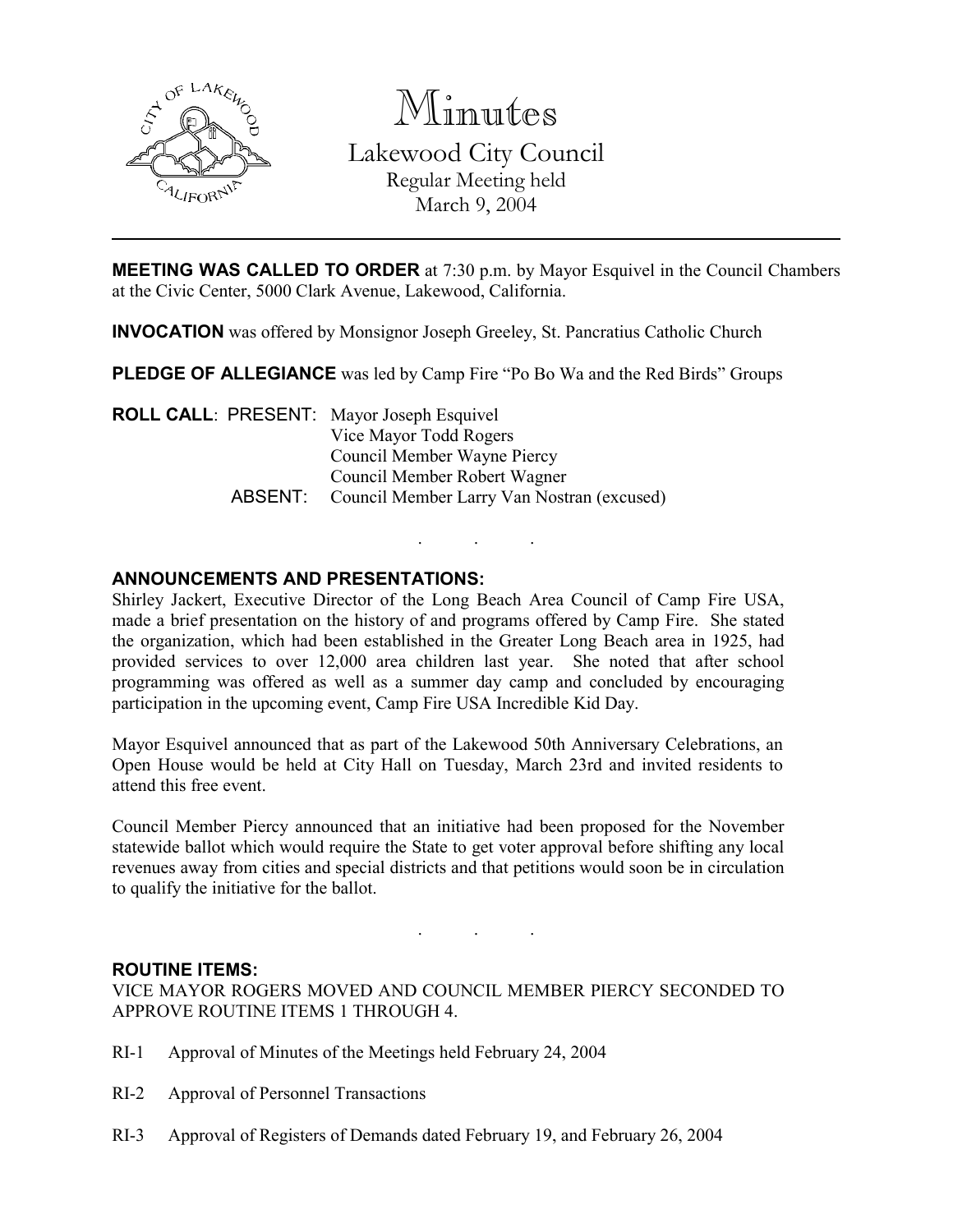#### ROUTINE ITEMS: Continued

RI-4 Acceptance of Notice of Completion for Public Works Contract 03-5, Watermain Replacement 2003, Precision Pipeline, Inc.

UPON ROLL CALL VOTE, THE MOTION WAS APPROVED:

AYES: COUNCIL MEMBERS: Piercy, Rogers, Wagner and Esquivel NAYS: COUNCIL MEMBERS: None ABSENT: COUNCIL MEMBERS: Van Nostran . . .

### 1.1 • APPEAL OF THE DECISION OF THE PLANNING AND ENVIRONMENT COMMISSION ON CONDITIONAL USE PERMIT NO. 737, STEVELY AVENUE

Community Development Director Chuck Ebner displayed slides and presented an oral report based on the memorandum in the agenda packet. He stated that on January 8, 2004, the Planning and Environment Commission had heard an application for a Conditional Use Permit to allow a fence in excess of six feet in the rear and side yard area, and a fence in excess of 42 inches in the front yard area at Stevely Avenue. He noted that the front yard fence also encroached into the public right-of-way by two feet, two inches, that the side yard fence extended five inches onto the property directly to the north, and that both fences were constructed without building permits. He advised that the Commission had approved the side yard fencing, provided the applicant obtained consent from the northerly property owner, but had not approved front yard fencing any higher than the 42 inches allowed by the Lakewood Municipal Code. The applicant had subsequently filed an appeal to be allowed to maintain their existing front yard fence.

Vice Mayor Rogers inquired about the negative impacts of allowing the encroachment into the public right-of-way. Public Works Director Lisa Rapp responded by stating that the only potential concern would be public utilities located within that area. She advised that there was a gas line located within that right-of-way and that a Southern California Gas Company spokesman had stated they had no problem with the fence, but would not assume any liability if the fence were ever damaged during repairs to the gas line.

Mr. Ebner confirmed for Council Member Piercy that to date, the adjacent property owner had not agreed to allow the side yard fence.

Responding to a question from Council Member Wagner, Mr. Ebner stated that while staff had observed the surveyor's mark on the sidewalk at the subject location, they had not seen or received a copy of the surveyor's report.

Council Member Wagner noted that since all of the houses within this tract had their sidewalk next to the curb and the two-foot right-of-way area, the decision on this case could impact every property in the neighborhood. He stated that an encroachment permit could be approved provided the property owner was willing to accept responsibility for any future damage to the fence during gas line repairs.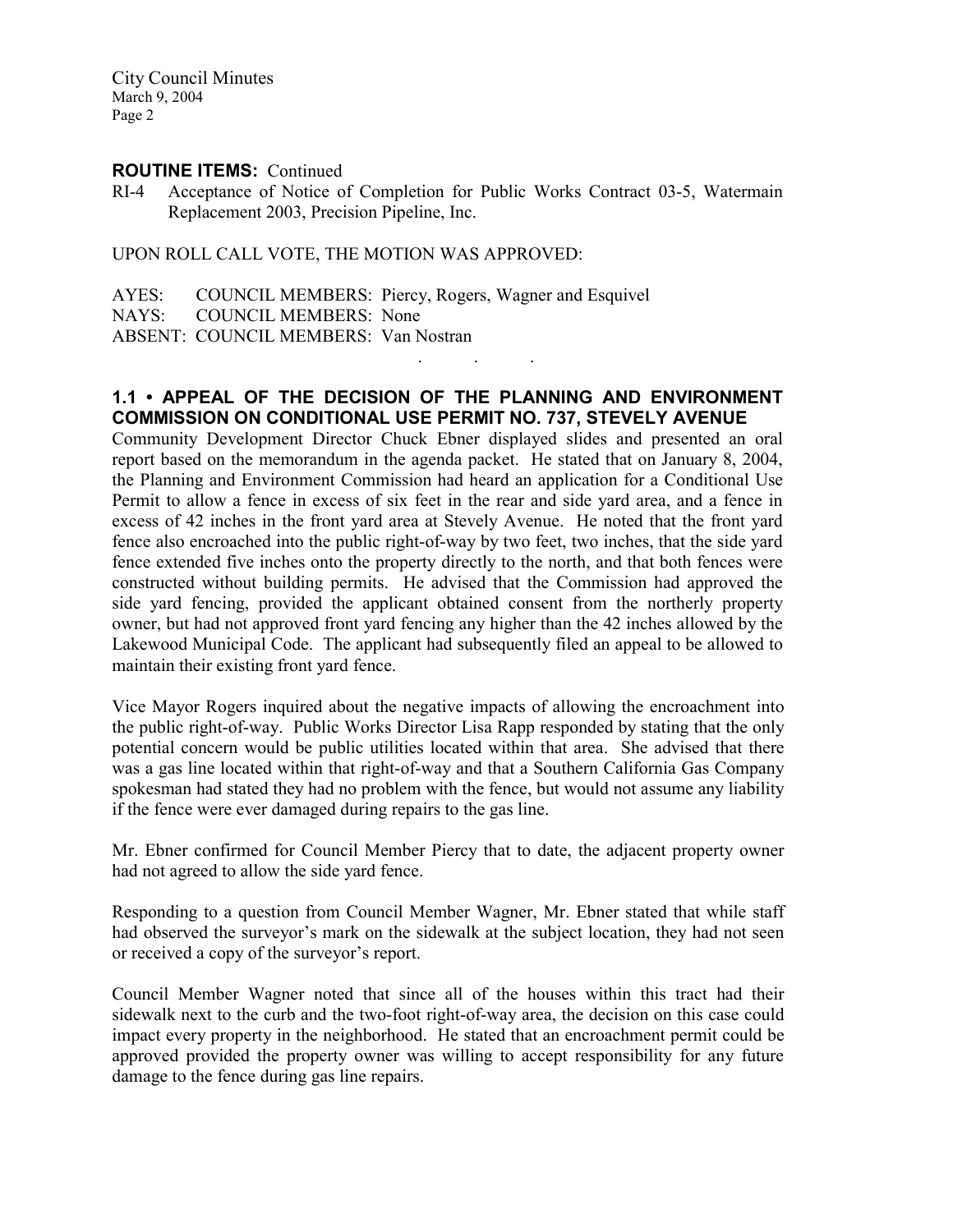## 1.1 • APPEAL OF THE DECISION CUP CASE NO. 737 - Continued

Council Member Piercy observed that even if the encroachment issue were to be resolved, the height of the fencing remained in question.

Mayor Esquivel opened the public hearing at 7:59 p.m. and called for anyone in the audience wishing to address the City Council on this matter.

David Burch stated he had retained a contractor to construct the fence to provide safety for his family while he was away for military service. He stated that although he had understood that the contractor would obtain the proper permits for the work, permits had not been pulled. He requested that the fence be allowed to remain within the public right-of-way and that he would be willing to accept responsibility should the fence ever be damaged during gas line repairs. He also requested that the front yard fence be allowed to remain at the height of the lower pilasters, approximately five feet. He noted that he was still in discussions with the neighbor about the side yard fence.

Donald Prince stated he was the owner of the property directly north of the subject site and that his property was currently a rental unit. He further stated that he was not in favor of the side yard fence remaining on the property line as he had planned to construct a courtyard fence around the front of his property and displayed photos of other properties with such a fence.

The Director of Community Development confirmed for Council Member Wagner that such a fence was allowed by the municipal code as long as it would still provide for the required 20-foot setback.

Cindy Prince, daughter of Donald Prince, advised that her parents did not want the existing side yard fence, they wanted their own courtyard fence, and that they felt the front yard fence should not exceed the 42-inch height limit.

Sedley Burch stated the since they had a swimming pool in their rear yard, the front yard fencing was necessary to provide a secure play area for her small children. She stated that they had been attempting to work with the Princes but had not been able to reach any sort of compromise.

VICE MAYOR ROGERS MOVED AND COUNCIL MEMBER PIERCY SECONDED TO CLOSE THE PUBLIC HEARING. UPON ROLL CALL VOTE, THE MOTION WAS APPROVED:

AYES: COUNCIL MEMBERS: Piercy, Rogers, Wagner and Esquivel NAYS: COUNCIL MEMBERS: None ABSENT: COUNCIL MEMBERS: Van Nostran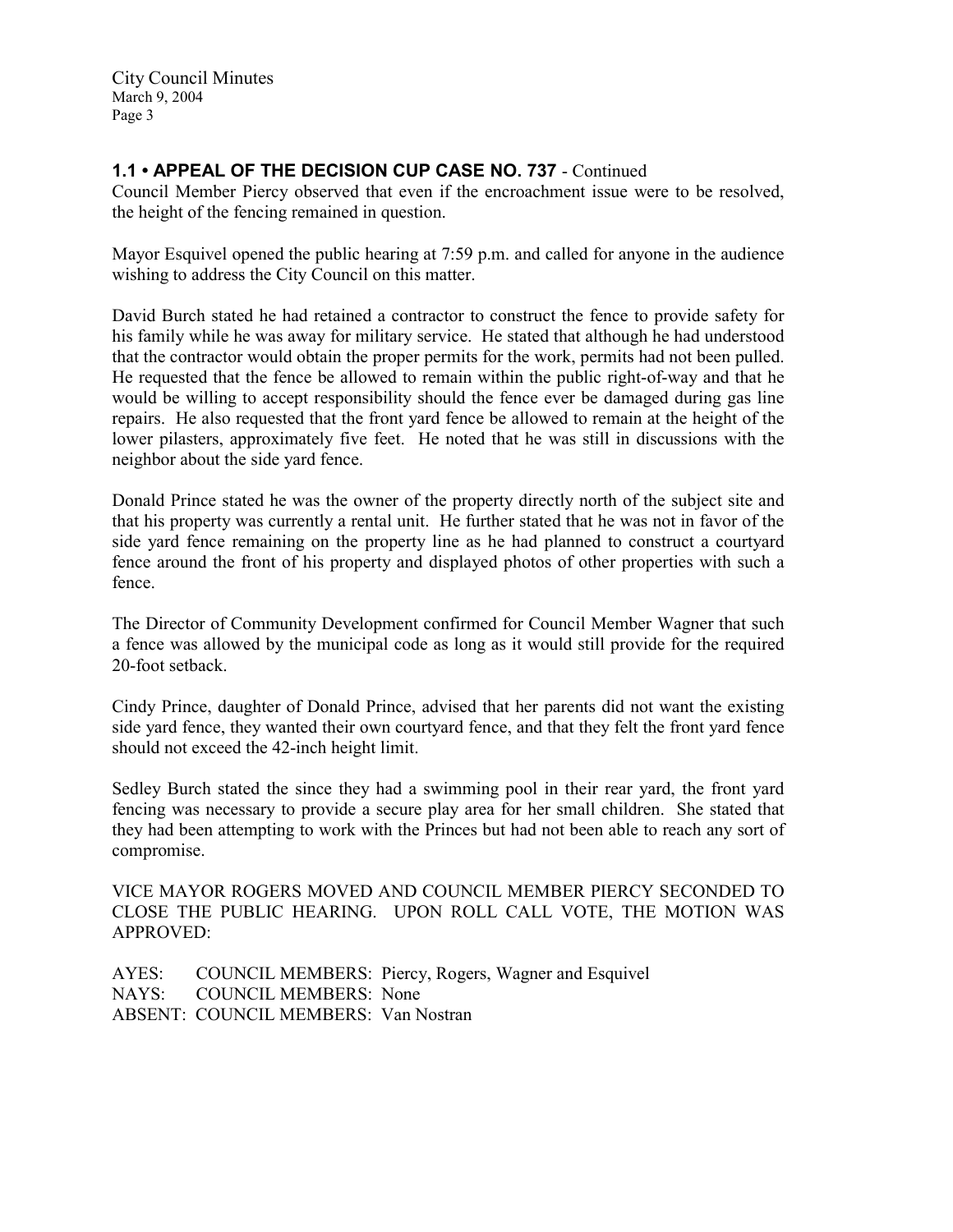## 1.1 • APPEAL OF THE DECISION CUP CASE NO. 737 - Continued

Responding to a question from Council Member Wagner, City Attorney John S. Todd advised that the Commission had approved the side yard fence on the condition that the consent of the neighboring property owner be obtained, but had required that the front yard fence be reduced to a height of 42-inches.

Council Member Wagner noted that the subject front yard fence was similar in type to a fence in a case that the City Council had reviewed within the past year and that previous appellant had been required to reduce the height of that fence. He stated that he felt that decision had established a policy that fences above 42-inches in height should not be allowed in the front yard area and that this appeal should be denied on that basis. He encouraged the appellant to work with the neighboring property owners to find an acceptable compromise rather than destroy the existing side yard fencing.

COUNCIL MEMBER WAGNER MOVED AND VICE MAYOR ROGERS SECONDED TO ADOPT RESOLUTION NO. 2004-10 DENYING THE APPEAL OF THE DECISION OF THE PLANNING AND ENVIRONMENT COMMISSION ON CONDITIONAL USE PERMIT CASE NO. 737.

RESOLUTION NO. 2004-10; A RESOLUTION OF THE CITY COUNCIL OF THE CITY OF LAKEWOOD DENYING THE APPEAL OF CONDITIONAL USE PERMIT NO. 737 AND APPROVING AN ENCROACHMENT PERMIT FOR FENCING LOCATED IN THE PUBLIC RIGHT OF WAY AT STEVELY AVENUE, LAKEWOOD, CALIFORNIA

Vice Mayor Rogers stated that he had driven through the neighborhood and looked at the subject fence. He stated that while the fence was attractive, the height of the fence was significantly out of character with the neighborhood and that he could not, therefore, support the appeal.

Council Member Piercy noted that the root of the problem appeared to be the lack of proper building permits, since the issues could have been addressed and corrected by Building Department officials prior to the construction of the fences. He stated it was the responsibility of the City Council to be conscious of the broad impacts of these types of cases and to be consistent in their decisions.

UPON ROLL CALL VOTE, THE MOTION WAS APPROVED:

AYES: COUNCIL MEMBERS: Piercy, Rogers, Wagner and Esquivel NAYS: COUNCIL MEMBERS: None ABSENT: COUNCIL MEMBERS: Van Nostran

. . .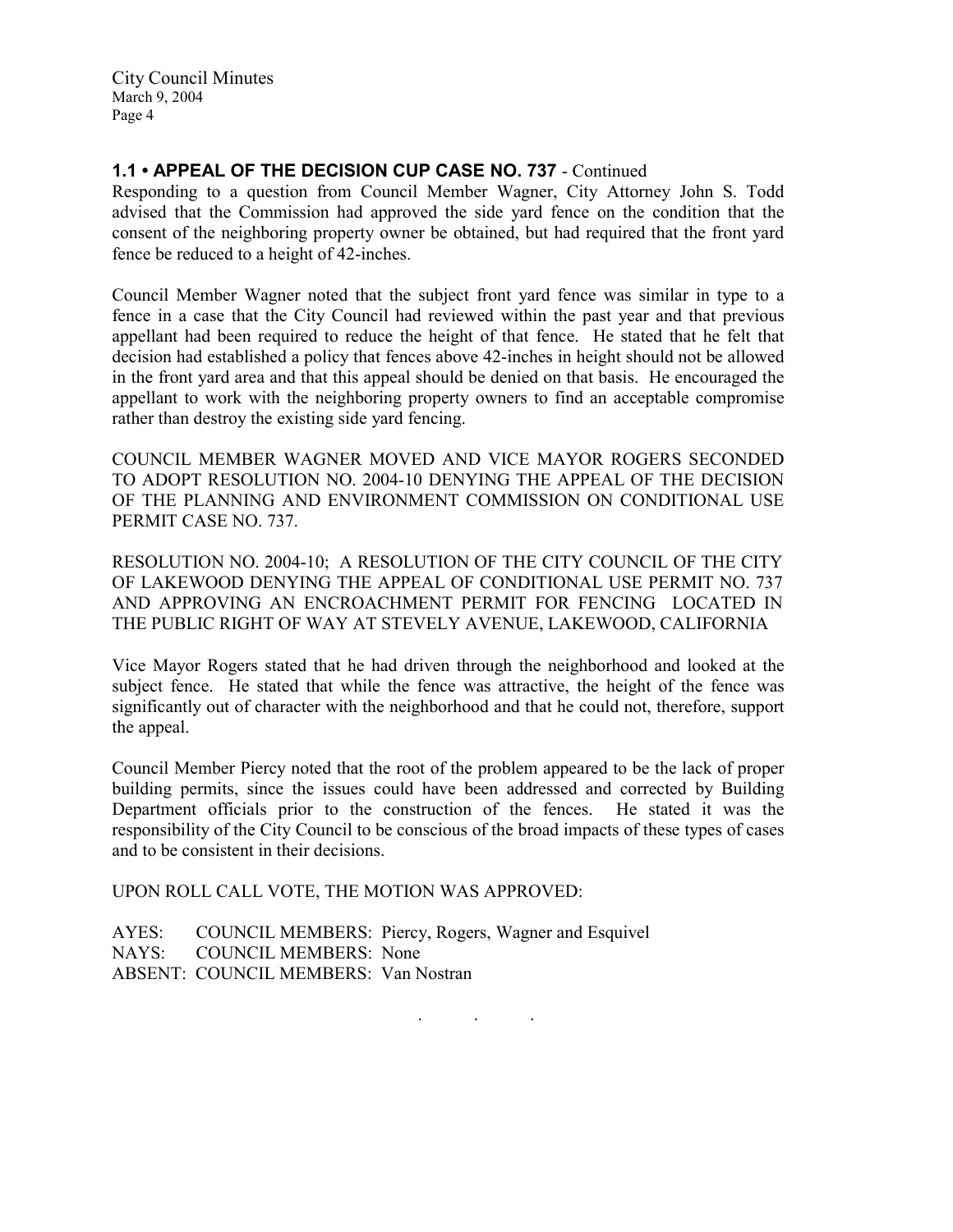### 1.2 • ADMINISTRATIVE CITATION ORDINANCE FOR NEIGHBORHOOD **PRESERVATION**

The Director of Community Development presented an oral report based on the memorandum in the agenda packet and reported the proposed ordinance had been introduced at the City Council's last meeting. He stated that staff had worked closely with the City Prosecutor to draft the ordinance, which had been prepared as part of the City's Housing Strategy to address the non-compliance with municipal codes of chronic violators. The Administrative Citation program would provide an alternative to lengthy criminal prosecutions for resolving unsightly property cases. It was the recommendation of staff that the City Council hold a public hearing on the proposed ordinance, and following second reading, adopt the proposed ordinance and the proposed resolution to set the non-judicial fines for violations of the ordinance.

Mayor Esquivel opened the public hearing at 8:37 p.m. and called for anyone in the audience wishing to address the City Council on this matter. There was no response.

RESOLUTION NO. 2004-8; A RESOLUTION OF THE CITY COUNCIL OF THE CITY OF LAKEWOOD ESTABLISHING A SCHEDULE OF NON-JUDICIAL FINES FOR VIOLATIONS OF THE LAKEWOOD MUNICIPAL CODE AND ORDINANCES THAT ARE CITED IN ADMINISTRATIVE CITATIONS

VICE MAYOR ROGERS MOVED AND COUNCIL MEMBER PIERCY SECONDED TO CLOSE THE PUBLIC HEARING. UPON ROLL CALL VOTE, THE MOTION WAS APPROVED:

AYES: COUNCIL MEMBERS: Piercy, Rogers, Wagner and Esquivel NAYS: COUNCIL MEMBERS: None ABSENT: COUNCIL MEMBERS: Van Nostran

ORDINANCE NO. 2004-3; AN ORDINANCE OF THE CITY COUNCIL OF THE CITY OF LAKEWOOD ADDING CHAPTER 9 TO ARTICLE IV OF THE LAKEWOOD MUNICIPAL CODE PERTAINING TO ADMINISTRATIVE FINES was read by title by the City Clerk.

VICE MAYOR ROGERS MOVED AND COUNCIL MEMBER PIERCY SECONDED TO WAIVE FURTHER READING OF ORDINANCE NO. 2004-3. UPON ROLL CALL VOTE, THE MOTION WAS APPROVED:

AYES: COUNCIL MEMBERS: Piercy, Rogers, Wagner and Esquivel NAYS: COUNCIL MEMBERS: None COUNCIL MEMBERS: None ABSENT: COUNCIL MEMBERS: Van Nostran

COUNCIL MEMBER PIERCY MOVED AND VICE MAYOR ROGERS SECONDED TO ADOPT ORDINANCE NO. 2004-3.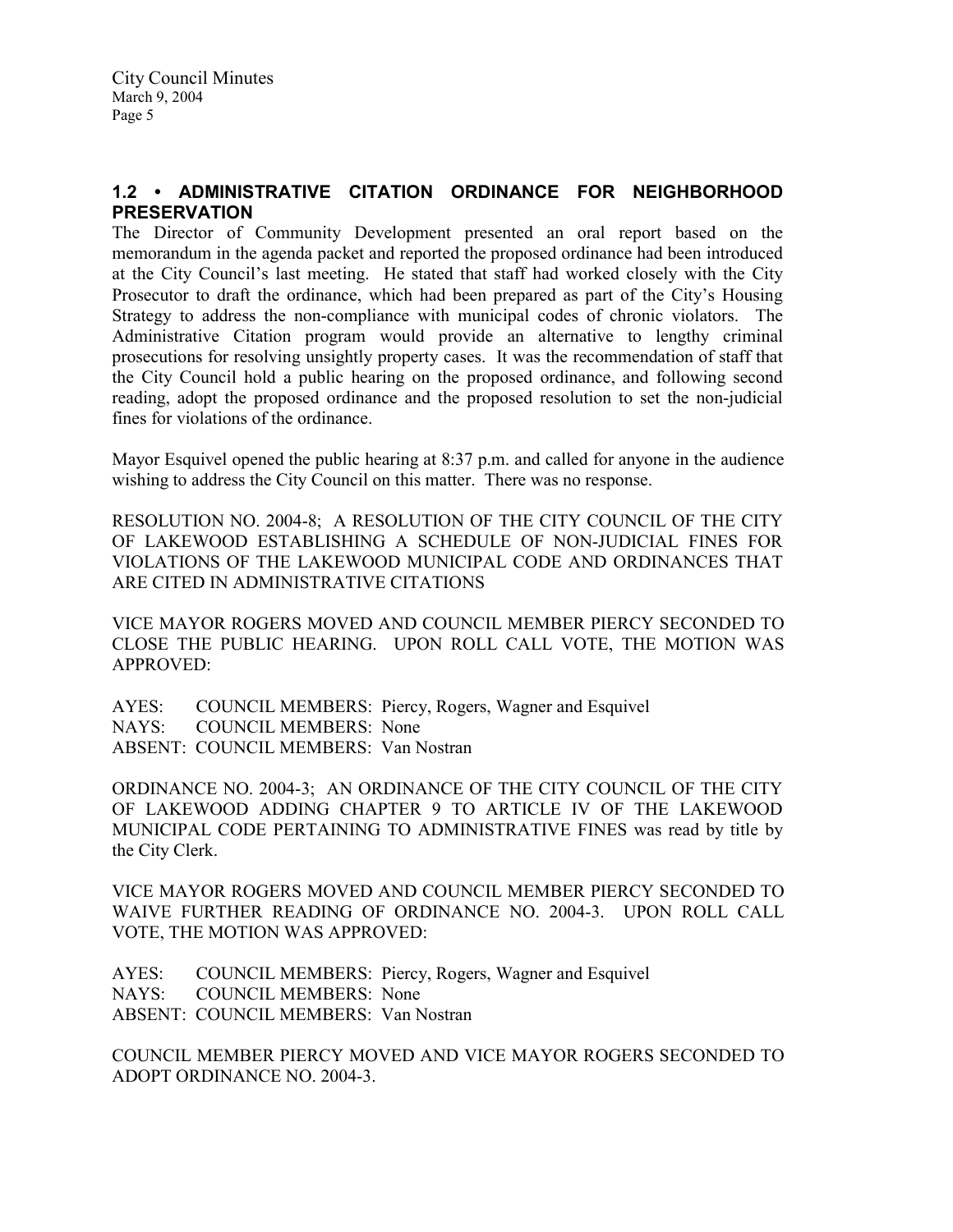## 1.2 • ADMINISTRATIVE CITATION ORDINANCE - Continued

Council Member Wagner stated that while he fully supported the intent of the ordinance, and staff had indicated the procedures that would be followed for the implementation of the ordinance, the ordinance, as written, did not require any specific procedures to be followed and was powerful enough to be oppressive if not properly applied. He proposed a substitute motion.

COUNCIL MEMBER WAGNER MOVED THAT FOR AN INITIAL PERIOD OF NINE MONTHS FOLLOWING THE EFFECTIVE DATE OF THE ORDINANCE, THE CITY'S POLICY FOR ISSUING ADMINISTRATIVE CITATIONS SHALL BE AS FOLLOWS: A CITATION MAY BE ISSUED ONLY AFTER THREE OR MORE CONTACTS FROM CITY ENFORCEMENT STAFF WITH THE RESPONSIBLE PARTY, EACH GIVING THE OPPORTUNITY TO CORRECT A VIOLATION. A CONTACT "GIVING THE OPPORTUNITY TO CORRECT A VIOLATION" IS ANY OF THE FOLLOWING ACTIONS DOCUMENTED IN THE CITY'S PROPERTY ENFORCEMENT FILE: 1) A PERSONAL CONVERSATION BETWEEN AN ENFORCEMENT OFFICER AND THE RESPONSIBLE PARTY, IN WHICH THE VIOLATIONS AND CORRECTIVE ACTION ARE DISCUSSED; 2) THE ENFORCEMENT OFFICER'S BUSINESS CARD LEFT AT A PROPERTY, IN A READILY ACCESSIBLE PLACE SUCH AS WEDGED BETWEEN THE FRONT DOOR AND THE DOOR JAMB, ON WHICH THE OFFICER HAS WRITTEN A REQUEST THAT HE BE CALLED ABOUT THE VIOLATION; 3) A LETTER TO THE RESPONSIBLE PARTY STATING THE VIOLATION AND THE CORRECTIVE ACTION REQUIRED; 4) A LETTER STATING THE VIOLATION AND CORRECTIVE ACTION REQUIRED, INVITING THE RESPONSIBLE PARTY TO AN OFFICE CONFERENCE REGARDING THE VIOLATION. THE LAST CONTACT IS TO BE ITEM 4, THE INVITATION TO AN OFFICE CONFERENCE. THIS POLICY DOES NOT APPLY TO VIOLATIONS REQUIRING IMMEDIATE CORRECTIVE ACTION. IN SUCH CASES, A CITATION MAY BE ISSUED WITHOUT ANY PRIOR CONTACTS. THIS POLICY IS FOR AN INITIAL PERIOD OF NINE MONTHS. AT THE CONCLUSION OF THE NINE-MONTH PERIOD, THE STAFF IS DIRECTED TO RETURN WITH RECOMMENDATIONS FOR KEEPING OR AMENDING THIS POLICY BASED UPON THE EXPERIENCE GAINED IN THE EVALUATION PERIOD.

The City Attorney advised that such action would impair the effectiveness of the ordinance and could provide a violator with a great defense if even a minor part of the policy was violated. He noted that the Administrative Citation process was intended to be used in minor cases, to prevent the need to go through a lengthy court process. He stressed that it was only one method for dealing with violations and that implementation needed to be determined on a case-by-case basis. He concluded by stating the proposed policy would make the ordinance difficult to enforce.

City Prosecutor Bill Holt stated that although the ordinance had been drafted without the intent to require extensive procedures, staff had indicated that there were certain procedures which were routinely followed. He noted that the nine-month evaluation period should be adequate to assess the effectiveness of the ordinance.

VICE MAYOR ROGERS SECONDED THE SUBSTITUTE MOTION.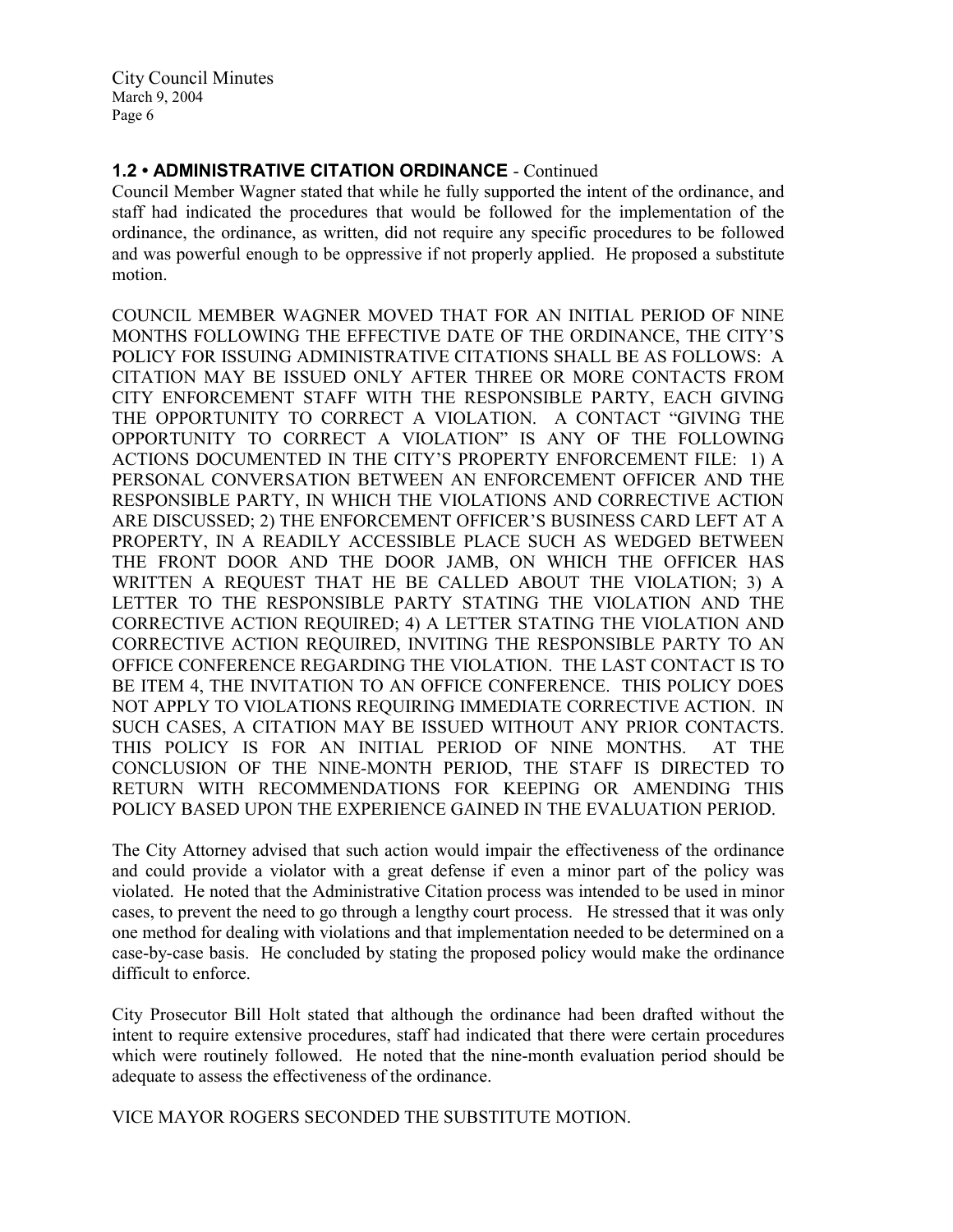1.2 • ADMINISTRATIVE CITATION ORDINANCE - Continued

UPON ROLL CALL VOTE, THE MOTION WAS APPROVED:

AYES: COUNCIL MEMBERS: Piercy, Rogers, Wagner and Esquivel NAYS: COUNCIL MEMBERS: None ABSENT: COUNCIL MEMBERS: Van Nostran

COUNCIL MEMBER PIERCY MOVED AND COUNCIL MEMBER WAGNER SECONDED TO ADOPT ORDINANCE NO. 2004-3. UPON ROLL CALL VOTE, THE MOTION WAS APPROVED:

AYES: COUNCIL MEMBERS: Piercy, Rogers, Wagner and Esquivel NAYS: COUNCIL MEMBERS: None ABSENT: COUNCIL MEMBERS: Van Nostran

VICE MAYOR ROGERS MOVED AND COUNCIL MEMBER PIERCY SECONDED TO ADOPT RESOLUTION NO. 2004-8. UPON ROLL CALL VOTE, THE MOTION WAS APPROVED:

AYES: COUNCIL MEMBERS: Piercy, Rogers, Wagner and Esquivel NAYS: COUNCIL MEMBERS: None ABSENT: COUNCIL MEMBERS: Van Nostran

## 2.1 • AUTHORIZING THE ISSUANCE AND SALE OF WATER REVENUE REFUNDING BONDS

. . .

The Director of Finance, Larry Schroeder, presented an oral report based on the memorandum in the agenda packet and reported that a review of the City's financial obligations had indicated that refinancing the 1996 Water Revenue Bonds could net a savings of \$214,000. It was the recommendation of staff that the City Council adopt the proposed resolution which authorized the refinancing of the Lakewood Public Financing Authority 1996 Water Revenue Bonds.

RESOLUTION NO. 2004-9; A RESOLUTION OF THE CITY COUNCIL OF THE CITY OF LAKEWOOD AUTHORIZING THE ISSUANCE AND SALE OF WATER REVENUE REFUNDING BONDS FOR THE PURPOSE OF REFUNDING CERTAIN WATER REVENUE OBLIGATIONS OF THE CITY, AND RELATED MATTERS

VICE MAYOR ROGERS MOVED AND COUNCIL MEMBER PIERCY SECONDED TO ADOPT RESOLUTION NO. 2004-9. UPON ROLL CALL VOTE, THE MOTION WAS APPROVED:

AYES: COUNCIL MEMBERS: Piercy, Rogers, Wagner and Esquivel NAYS: COUNCIL MEMBERS: None ABSENT: COUNCIL MEMBERS: Van Nostran